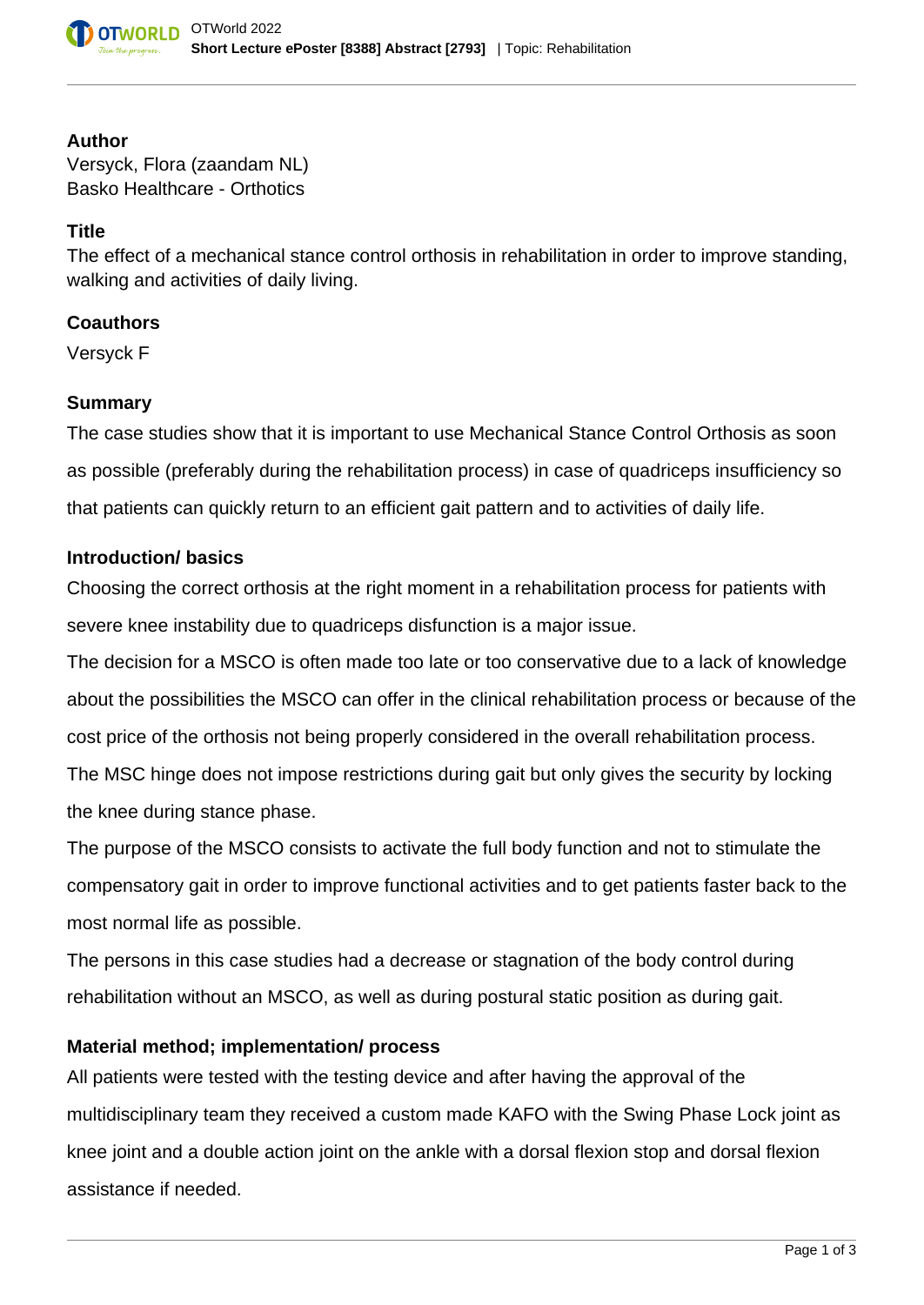The use of the orthosis has been supported by physical rehabilitation following a written plan of treatment which stimulates postural and gait training. The mechanical stance control joint requires active body posture and controlled movement of the patient which stimulates the entire muscle chain (whether or not actively present). To observe the improvements with the MSCO, TUG-test, MRC-scale, 6 minute walking test, Patient Specific Functional Scale and pain Scale were used. All tests were done with and without the MSCO and were video recorded. All data were documented and differences in speed, pain and functionality were calculated with the Gwalk sensor, chronometer or with approved scales.

## **Results**

3 active persons, 2 male and 1 female with average age of 43.66 years old were included in this case study. They all had quadriceps insufficiency less than or equal to 3 following the MRC scale. 2 persons had dorsal flexors deficit and 2 persons walked with a cane. All persons showed a Genu Recurvatum since minimum several months or even years. The outcome measures with the MSCO were positive, up to 29,7% faster in walking speed with pain rated at 1 instead of 6 with the MSCO and without a cane. The rating on the PSFS improved from average 2 to 7 in less than 2 weeks. One person with Multiple Sclerosis improved the muscle force from 3 to 4+ in 18 months. One person was able to go back to work after he received the orthosis.

# **Discussion/ conclusion; conclusion for the practice**

To use MSCO early in rehabilitation helps avoiding compensation techniques and means freedom by walking without a cane, walking faster, more active body function and a greater participation. The 3 persons all regretted not having been helped with MSCO before. Not having restrictions during gait, MSCO should be implemented earlier in rehabilitation even if recovery is expected.

Some topics of the MSCO need to be discussed such as Gait analysis and energetic tests could have been added.

The impact of an early application of the MSCO for quadriceps deficiency has been shown to have benefits not only on the activity level but also on the overall cost of rehabilitation.